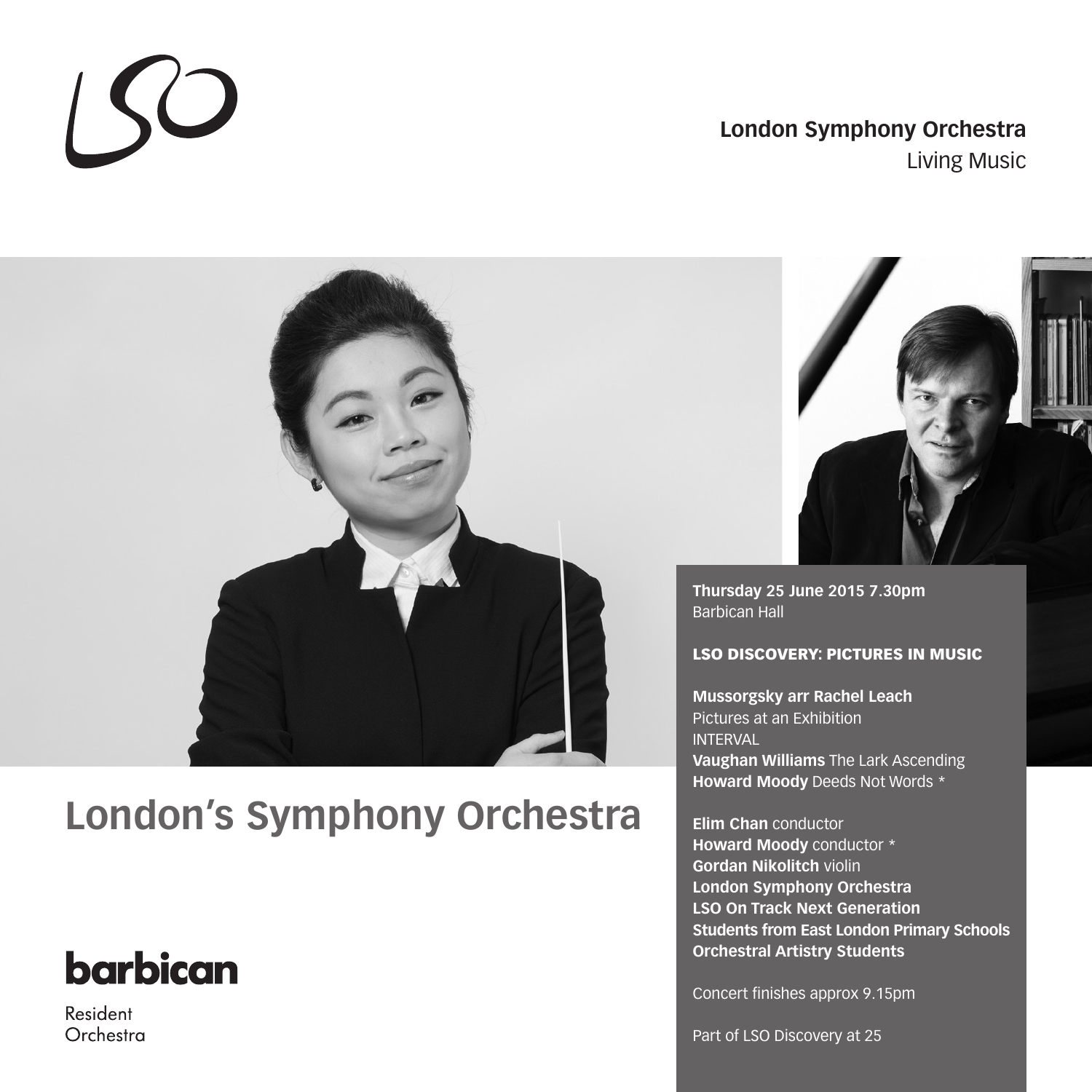### Welcome **Kathryn McDowell**

### Living Music **In Brief**



Welcome to *Pictures in Music* – an annual concert that sees young musicians from LSO Discovery, the LSO's education and community programme, performing side-by-side with members of the Orchestra. This year's concert is particularly special, as it is part of our celebrations of LSO Discovery's 25th anniversary. Conjuring up a host of fantastic images through sound, tonight's performance takes us from Mussorgsky's evocative *Pictures at an Exhibition*, arranged by Rachel Leach, and Vaughan Williams' uplifting *The Lark Ascending*, with LSO Leader Gordan Nikolitch appearing as soloist, to a brand new work by Howard Moody, *Deeds Not Words*.

Tonight we are delighted to be joined by the LSO's new Assistant Conductor Elim Chan for her first appearance at the Barbican since winning the Donatella Flick LSO Conducting Competition in December.

A warm welcome to the groups from LSO Discovery who perform tonight: young musicians from LSO On Track Next Generation and their musical director Howard Moody, children from East London primary schools, and musicians studying on the LSO and Guildhall School's Orchestral Artistry masters programme. It is wonderful to see so many people involved in music-making with the LSO, and our thanks go to all of the teachers, families and supporters of the musicians on stage tonight.

I hope that you enjoy the concert and can join us again on 5 July, when Sir Simon Rattle will close the LSO's 2014/15 season with a new children's opera by Jonathan Dove, *The Monster in the Maze.*

Kannyn Mulphell

**Kathryn McDowell CBE DL Managing Director**

#### SIMON HALSEY APPOINTED CBE

Congratulations to the LSO's Choral Director Simon Halsey, who has been awarded a CBE for services to music in the Queen's Birthday Honours. Halsey, who became Choral Director of the LSO and London Symphony Chorus in 2012, was also awarded the Queen's Medal for Music in March in recognition of his significant contribution to the musical life of the nation.

#### **lso.co.uk/more/news**

#### THE SOUTH BANK SKY ARTS AWARDS

The LSO and Sir Peter Maxwell Davies have won a prestigious South Bank Sky Arts Award in the Classical category for Maxwell Davies' Symphony No 10, which was commissioned and given its world premiere by the LSO. The performance was recorded by LSO Live and is available on our website.

#### **lsolive.lso.co.uk**

#### WHAT TO COME TO NEXT

If tonight's concert has left you wanting to hear more from the LSO, join us for our 2015/16 season. Between September 2015 and June 2016, the Orchestra will perform over 70 concerts at the Barbican, with tickets starting at just £10 (£5 for under-18s). Highlights include three themed Family Concerts (Sun 8 Nov, Sun 7 Feb and Sun 12 Jun) and a new children's opera by Sir Peter Maxwell Davies (Sun 26 Jun).

#### **lso.co.uk/whats-on**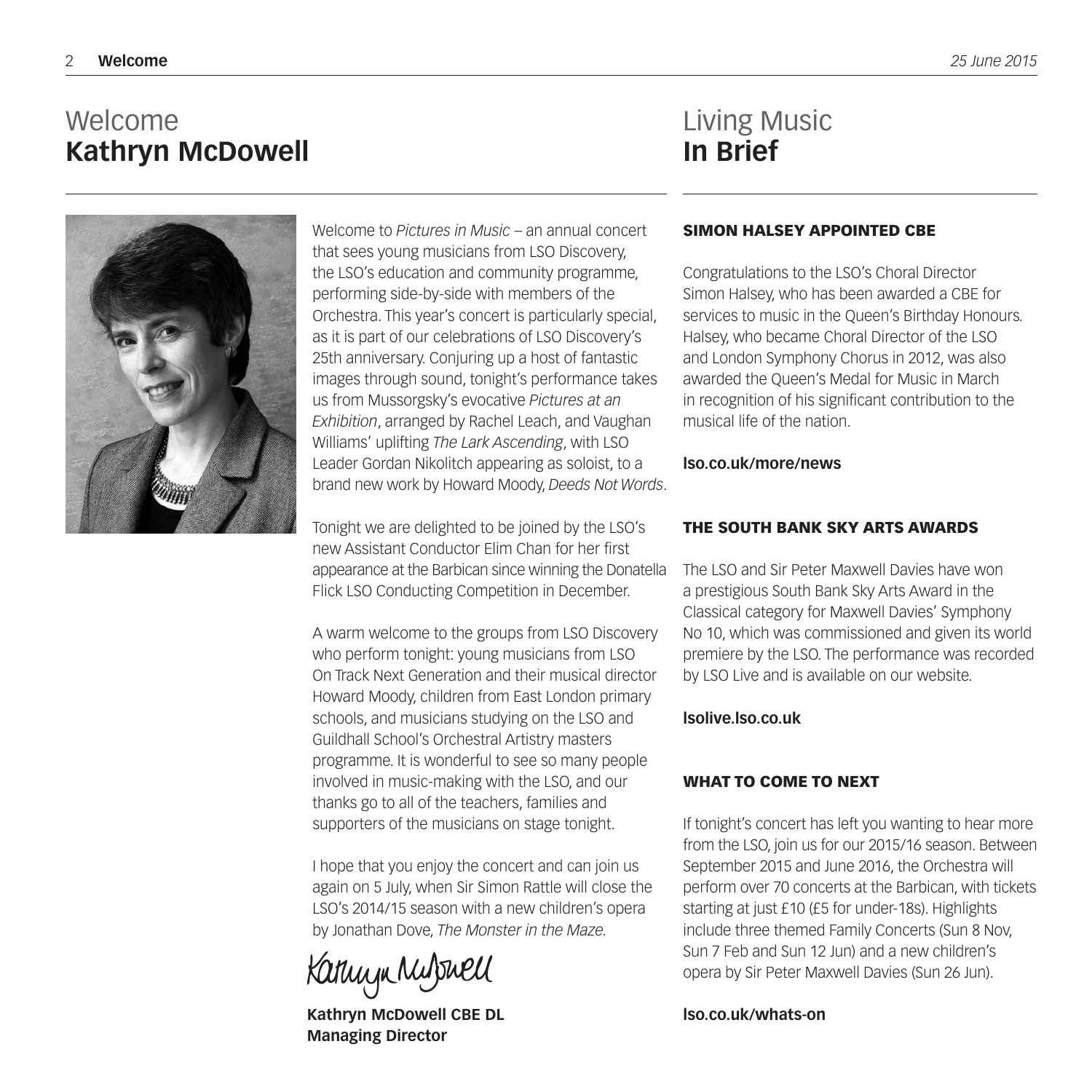### In conversation with **Elim Chan**



**Elim Chan, the LSO's Assistant Conductor, won the Donatella Flick LSO Conducting Competition in December 2014. Ahead of tonight's concert, she spoke to Felicity Hindle about being a young conductor, working with the LSO, and what she's looking forward to in this evening's performance …**

#### **Early inspirations**

**M** y first thought of wanting to be a conductor came when I<br>went to my first classical concert. I was in primary school<br>and it was an educational concert with the Hong Kong<br>philharmonic. The conductor evaluated the pieces went to my first classical concert. I was in primary school and it was an educational concert with the Hong Kong Philharmonic. The conductor explained the pieces, and the music was fascinating: Holst's *The Planets* and Stravinsky's *The Rite of Spring*. I was fascinated by the conductor because everything happened when they started waving their hands; I thought it was magic. Everyone listened and followed them. I thought: 'I want to be like that person'.

The first legitimate concert that I conducted was with my college orchestra in the US, playing Beethoven's *Egmont Overture*, so that piece has a special place in my heart.

### **Making music with others**

I really enjoy being around and working with people, and being a<br>conductor I have to find a way to bring everyone together and n<br>music with one another. In the end, I don't make the sound and<br>is not about mo: I focilitate conductor I have to find a way to bring everyone together and make music with one another. In the end, I don't make the sound and it is not about me; I facilitate the music-making process and inspire the musicians to perform at their best.

#### **Working with the London Symphony Orchestra**

The LSO is a fantastic orchestra, but what makes it really greand this is something I experienced back in the Donatella FI LSO Conducting Competition – is that the musicians are act really friendly and kind. The sound is s he LSO is a fantastic orchestra, but what makes it really great – and this is something I experienced back in the Donatella Flick LSO Conducting Competition – is that the musicians are actually something very human about the Orchestra that I sensed back then in December and sensed again when I came back to observe some rehearsals recently. The musicians really care about the music and their work. They come to make excellent music, but they are willing to walk an extra mile in the performance because they really respect the conductor and the audience.

#### **Tonight's concert**

The first piece in tonight's concert, Pictures at an Exhibition, is a piece that's been on my 'to do' list; I have wanted to conduct it for a while but haven't had the chance. I love it because every movement is very disti he first piece in tonight's concert, *Pictures at an Exhibition*, is a piece that's been on my 'to do' list; I have wanted to conduct it for a while but haven't had the chance. I love it because every a different story. I love drama in music and this is just a quintessential piece for that. It contains a variety of characters including a gnome with droll movements, squabbling children and their nurses in a Parisian park, and an evil witch from Russian folklore.

I really like working with young people: they're so creative, and they always see things from a different perspective, which reminds me that, in the end, music is fun and you have to enjoy it. When we study and practise music we sometimes forget the point of it. I started conducting because of concerts like this.

#### **Read the rest of this interview at lso.co.uk/more/blog**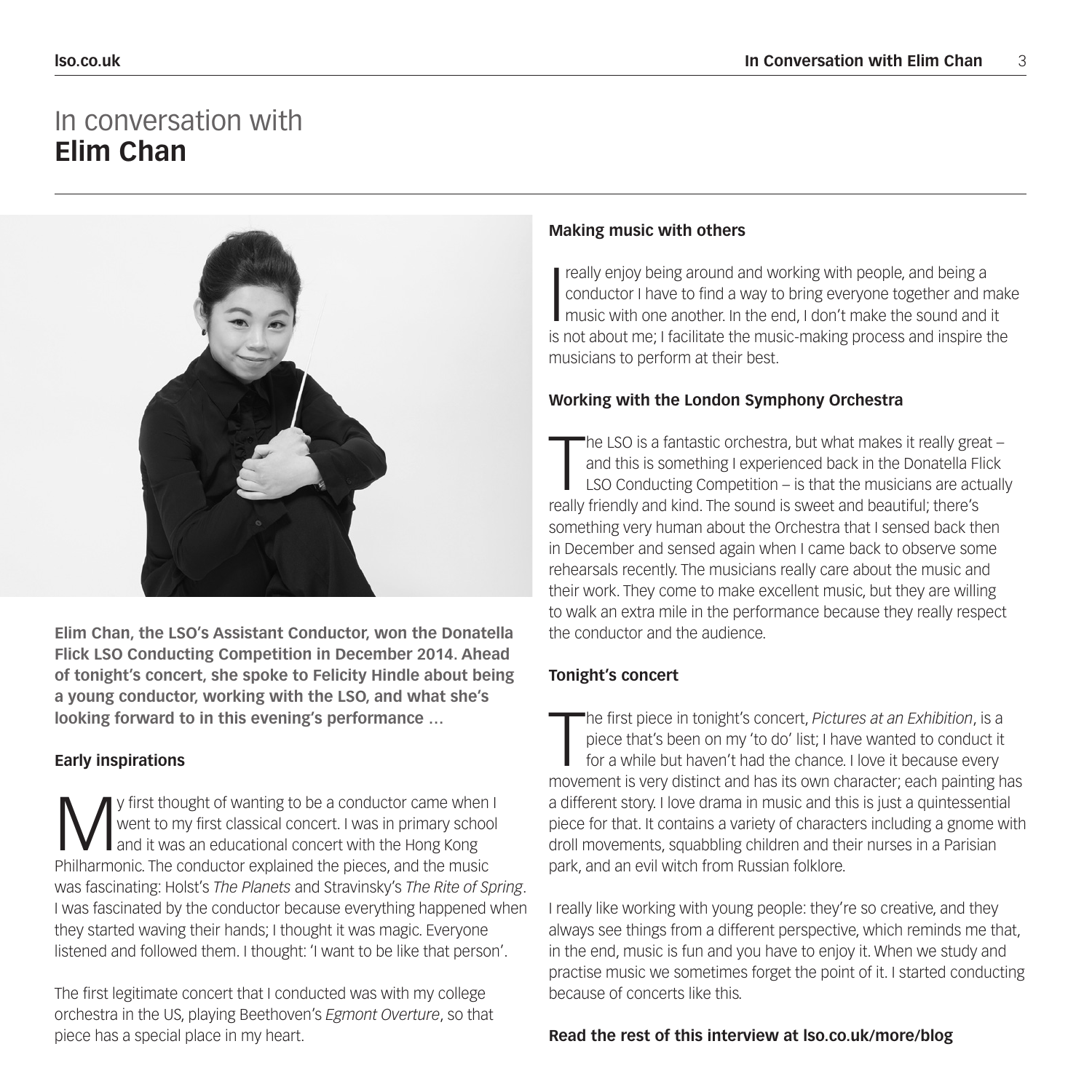PROMENADE

- GNOMUS \* **1 PROMENADE**
- TUILERIES (DISPUTE D'ENFANTS APRÈS JEUX) **2**
- BYDŁO \* **3 PROMENADE**
- BALLET OF THE UNHATCHED CHICKS \* **4**
- CATACOMBAE (SEPULCHRUM ROMANUM) **5** CUM MORTUIS IN LINGUA MORTA
- THE HUT ON HEN'S LEGS (BABA YAGA) **6**
- THE GREAT GATE OF KIEV \* **7**

#### **ELIM CHAN** CONDUCTOR **STUDENTS FROM EAST LONDON PRIMARY SCHOOLS**

#### PROGRAMME NOTE WRITER SARAH BREEDEN regularly contributes to BBC Proms family concert programmes, has written on film music for the LPO and LSO, school notes for London Sinfonietta and the booklet notes for the EMI *Classical Clubhouse* series. She was Editor of LSO publications, has edited BBC Proms in the Park souvenir programmes, and worked for BBC Proms for several years.

For a full list of the students on stage tonight, turn to **page 11**.

Tonight's concert begins with possibly the ultimate piece of music that paints a picture – many of them, in fact! The Russian composer Modest Mussorgsky, was inspired to write *Pictures at an Exhibition* after visiting an exhibition of paintings by his good friend Victor Hartmann, who had died the year before. Each movement represents a different picture, linked by the 'Promenade' theme (promenade means 'walk') which leads us around the gallery.

Even if you don't know what each movement represents, it's easy to hear what might be implied or, at the very least, some picture will spring to mind. In many ways, the imagery is influenced by the composer Ravel's clever orchestration – it was originally written for piano.

Many of Hartmann's pictures are now missing so no one really knows what they looked like anyway, so why not listen to the music first and visualise your own picture before reading what each of them really represents?

Tonight, the original extracts we hear from *Pictures at an Exhibition* are interwoven with brand new musical illustrations created – and performed – by 90 primary school children with composer Rachel Leach, inspired by Mussorgsky's music.

#### FIRST PROMENADE

A proud trumpet introduces the grand, almost ceremonial, march. The promenade theme is based on a Russian folk tune.

#### GNOMUS (THE GNOME)

In Mussorgsky's composition, this is a jerky, restless number. The gnome of the missing picture was some sort of nutcracker.

#### SECOND PROMENADE

This time the trumpets stride out, before the strings lead us round the gallery to the next picture of …

#### TUILERIES

In the Tuileries Gardens in Paris, hot and 'over tired' little children squabble in the gardens, under the summer sun.

#### BYDŁO

An old ox lumbers up the lane pulling a cart. Mussorgsky represents his labours using a solo tuba accompanied by plodding lower strings.

#### THIRD PROMENADE

The ox disappears into the distance as the winds lead us onto the next picture. The theme has an air of sadness about it as the ox's fate is considered, but the viewer is soon to be amused by …

#### BALLET OF THE UNHATCHED CHICKS

This painting was a design for a ballet costume. The little chicks dance about trying to escape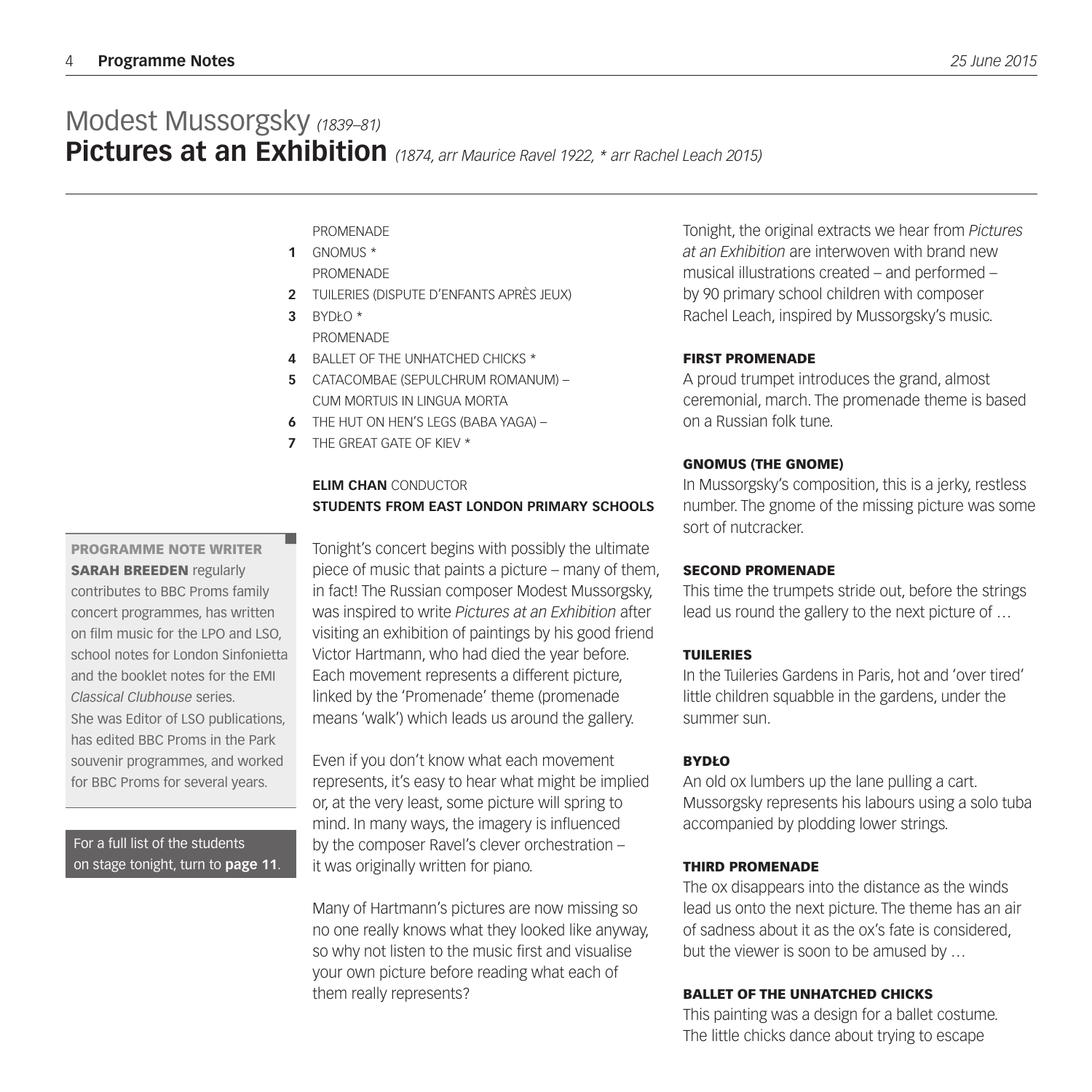### An Introduction by Rachel Leach **Pictures at an Exhibition**

from their shells represented by trilling flutes and chirruping violins.

#### **CATACOMBAE**

Dark sinister chords on the brass lead us down into the gloom of the Paris catacombs, poorly lit by a single lamp. Visitors (who clearly know how to have a good time) come to look at the display of skulls. The second part of this movement is called:

#### CUM MORTUIS IN LINGUA MORTUA

The title means 'With the Dead in a Dead Language'. Listen out for tremolo (shaking) strings – perhaps knees are knocking! But the mood changes as out of darkness comes light and we move back to the land of the living.

#### THE HUT ON HEN'S LEGS (BABA YAGA)

Baba Yaga is a terrifying witch of Russian legend who eats small children. The picture that inspired Mussorgsky was of a clock in the shape of her house that precariously perched on a hen's legs, but here she is heard flying in her mortar, which she propels with the pestle. With one last flurry we go straight to the next picture.

#### THE GREAT GATE OF KIEV

The main theme is heard in all its full pomp and ceremony. Listen out for representations of Russian Orthodox chant themes (the quiet passages) and the celebratory peal of cathedral bells.

#### **INTERVAL – 20 minutes**

There are bars on all levels of the Concert Hall; ice cream can be bought at the stands on Stalls and Circle level.

Why not tweet us your thoughts on the first half of the performance **@londonsymphony**, or come and talk to LSO staff at the Information Desk?



RACHEL LEACH is a leading composer and animateur. For 15 years she has been a central part of LSO Discovery, devising and delivering creative music projects, writing new compositions, and presenting concerts at the Barbican and LSO St Luke's. As well as working with the education departments of most of the UK's orchestras and opera companies, Rachel regularly collaborates with Tim Yealland and English Touring Opera; together they were awarded the Royal Philharmonic Society award for best education project in 2009 for their community opera *One Day, Two Dawns*.

Mussorgsky's *Pictures at an Exhibition* provides an excellent stimulus for creative composition in the classroom. I began by selecting three of Mussorgsky's 'pictures' (the ox wagon, the unhatched chicks and the limping ogre, Gnomus), and encouraged the children to create their own music using the same musical ideas and shape as the original. Once the musical ideas were taught and understood, the rest was up to the kids and teachers! Each school was visited three times by two musicians and me, and then a lot of practice and tweaking was done in between visits by the teachers.

Mussorgsky's 'Promenade' theme is still used as a link between the 'pictures', and the children's music is underscored at various points, allowing the children to play alongside, or be accompanied by, the full LSO doing what they do best.

To create a big finish, I've moved 'The Great Gate of Kiev' into a more friendly key and re-orchestrated it for performance by everyone on stage – over 150 musicians, and for a bit of extra fun there's a short, surprising appearance by the evil Baba Yaga.

This performance celebrates the work LSO Discovery undertakes in schools in partnership with teachers and the East London Music Hubs. Over the last 15 years well over 200 teachers (and therefore thousands of children) have participated in our Continuing Professional Development schemes and have gained the skills and confidence to create music in the classroom regardless of prior experience, ability and the resources available. This work gives any and every child the opportunity to make musical decisions, craft a piece and experience all of the benefits of performing as a team. Huge thanks to the three amazing teachers involved in this particular project and, of course, the LSO players.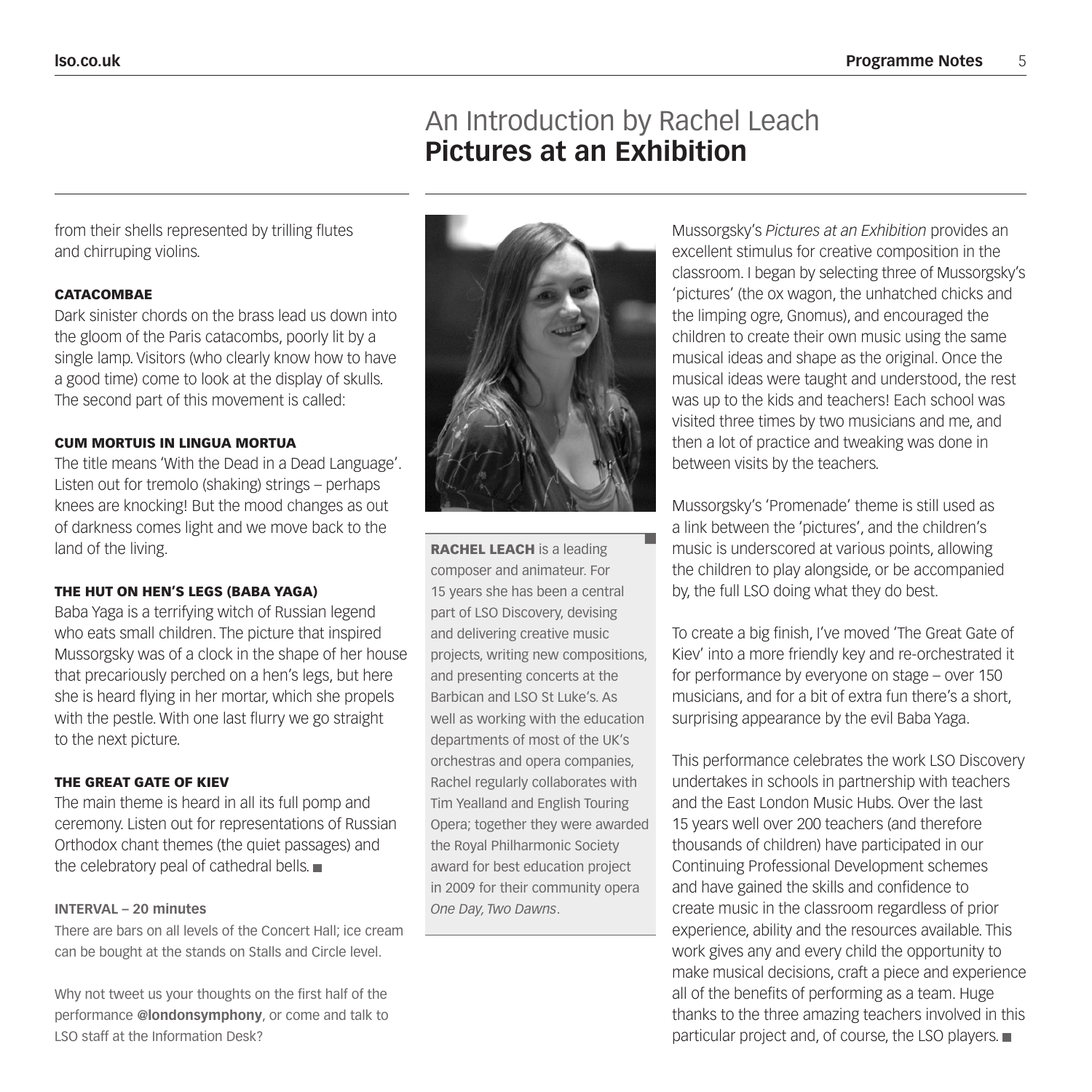### Ralph Vaughan Williams *(1872–1958)* **The Lark Ascending** *(1914, rev 1920)*

#### **ELIM CHAN** CONDUCTOR **GORDAN NIKOLITCH** VIOLIN

PROGRAMME NOTE WRITER SARAH BREEDEN

Vaughan Williams' wife used to tell a story about how the composer was arrested in Margate while writing *The Lark Ascending*, the same year that Emmeline Pankurst was famously arrested outside Buckingham Palace (see next page). Apparently, a young boy saw Vaughan Williams jotting things down in his notebook at the same time as some naval military exercises were taking place, assumed that he must be a spy and reported him to the authorities.

### Ralph Vaughan Williams' oeuvre is sometimes disparaged as countrified folky romantic slush. Philip Warlock, another English composer, even likened his 'Pastoral' Symphony to a cow looking over a fence! Vaughan Williams' genealogy was,

however, steeped in Englishness: he was born in the village of Down Ampney in the chocolate box Cotswolds, his father was a minister, and his mother was a member of the Wedgewood pottery dynasty, as well as the niece of Charles Darwin. Even his name is pronounced the English way, 'Rafe'.

On closer inspection, though, some of Vaughan Williams' music can be profoundly disturbing. While *The Lark Ascending* is undeniably of the pastoral persuasion – the composer called it a 'pastoral romance for the violin' – the work has some tinges of sadness, too. Begun in 1914, the First World War interrupted its completion. During the War years, Vaughan Williams was a member of the Ambulance Corps, and his unit was in action at the Battle of the Somme – we can only imagine the horrific scenes he witnessed. No surprise, then, that there are darker moments within the piece.

But ultimately, *The Lark Ascending* is a beautiful work with some real heartstring-tugging moments that would move even the hardest critic. Influenced by the poem of the same name by the (English!) poet George Meredith, the seamless violin line soars and swoops, conjuring up the vision of the skylark in full flight in an azure blue summer sky above England's green and pleasant land (but listen out for the hint of the threat of thunderclouds).

It's become extremely popular. *Classic FM* named it the nation's favourite piece of classical music in a recent poll, and it has also won the hearts of listeners to BBC Radio 4's *Desert Island Discs*, who voted it their favourite track. So, sit back, and see if you agree.

#### THE LARK ASCENDING (1881) **by George Meredith (1828–1919)**

The following extract from the poem appears in Vaughan Williams' score:

*He rises and begins to round, He drops the silver chain of sound, Of many links without a break, In chirrup, whistle, slur and shake. For singing till his heaven fills, 'Tis love of earth that he instils, And ever winging up and up, Our valley is his golden cup And he the wine which overflows to lift us with him as he goes. Till lost on his aerial rings In light, and then the fancy sings.*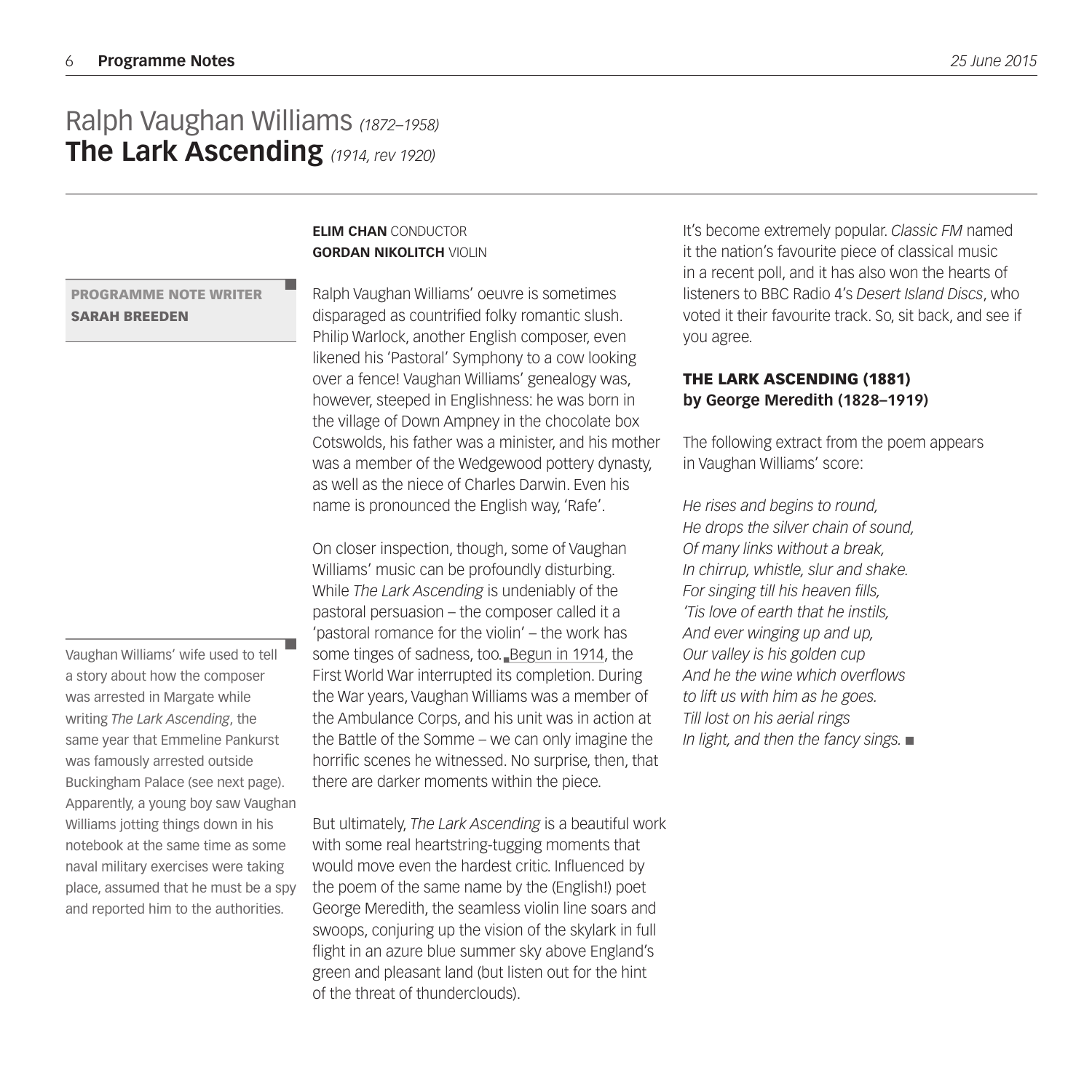### Howard Moody **Deeds Not Words** *(2015)*

#### PROGRAMME NOTE WRITER HOWARD MOODY

**LSO ON TRACK was launched** in 2008 to provide a platform for thousands of young musicians from East London. For more information and a list of tonight's performers, turn to **page 10**.

#### EMMELINE PANKHURST

(1858–1928) was a women's rights activist and a leader of the British suffragette movement, which campaigned for votes for women, a right that was eventually achieved in 1918. She founded the Women's Franchise League in 1889 and, later, the Women's Social and Political Union (WSPU) in 1903. The WSPU's protests, which included demonstrations, smashing windows and hunger strikes, quickly brought the movement national attention, although they resulted in many members of the movement – including Pankhurst – being arrested.

#### **HOWARD MOODY** CONDUCTOR **LSO ON TRACK NEXT GENERATION**

The 2015 Next Generation project coincided with the 100th anniversary of Emmeline Pankhurst's arrest outside Buckingham Palace, which took place while she was campaigning for equal rights for women. The suffragette marches used stirring tunes to transmit their message. *Men of Harlech* was one of these, set to the words:

*From the daughters of the nation bursts a cry of indignation, Breathes a sigh of consecration in a sacred cause. They who share their country's burden win no rights, receive no guerdon, Only bear the heavy burden of unrighteous laws.*

*Women young and older, shoulder put to shoulder, In the might of sacred right, bolder still and bolder. Let no ancient custom bind you, let one bond of suffering bind you, Leave unrighteous laws behind you, soon you shall be free!*

The written music of this new piece is designed to incorporate improvised or devised sections between the symphonic variations, as well as involving the solo groups in the written orchestral music. The devised solo sections by the students, however, have not been written down. Everything has been learned and devised by ear.

As in previous projects, the group has had six days of coaching and working with LSO players, the first four of which involved improvising in unusual combinations of instruments, as well as exploring the theme in sectional groups. The later sessions focused on editing their ideas down in preparation for performance with the full orchestra.

During 2015, the 800th anniversary celebrations of the Magna Carta take particular notice of Emmeline Pankhurst's contribution to the neverending urgency for human rights. This piece quotes some of her mantra in its title:

'Deeds not words is our motto. We want the vote!'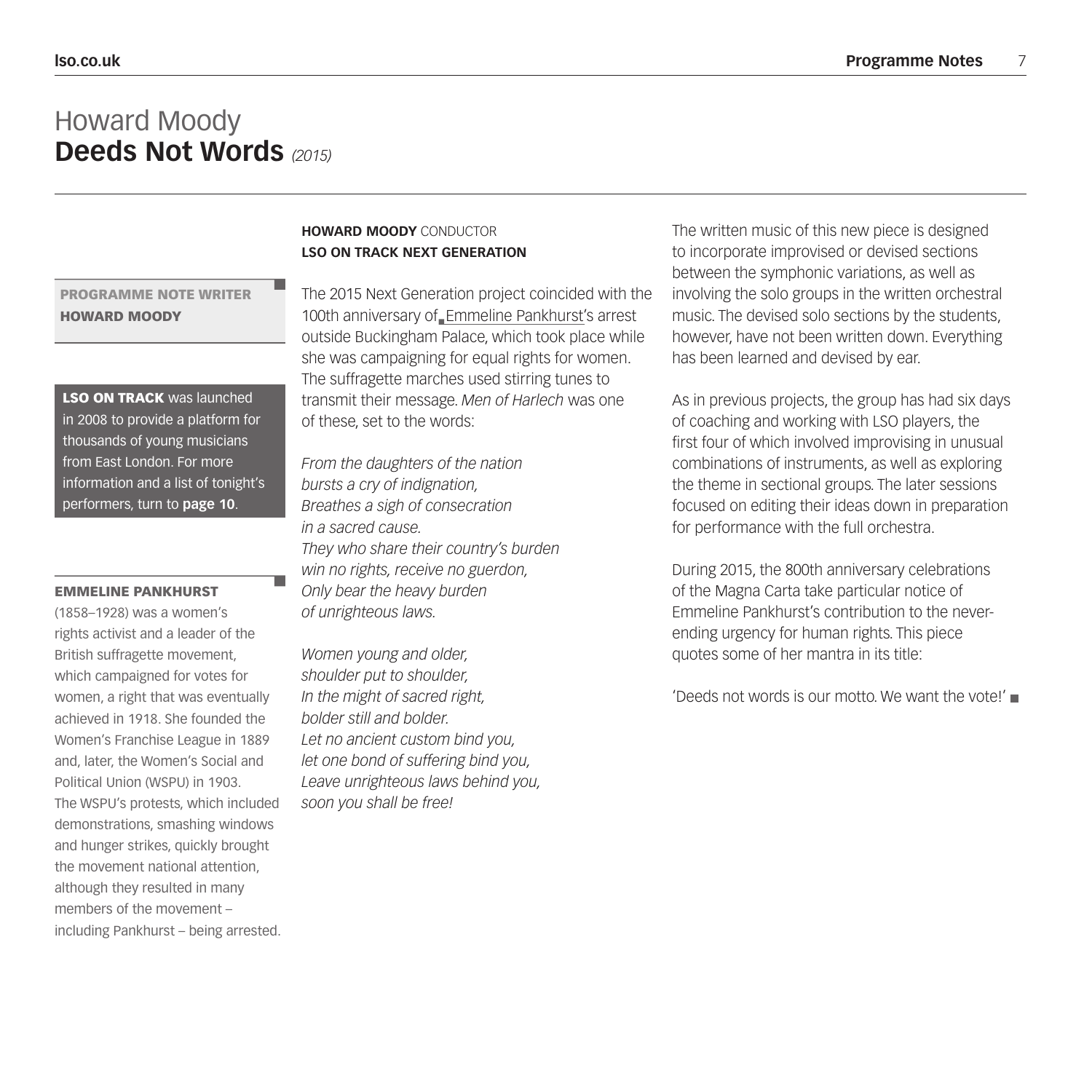## Elim Chan **Conductor**



**Assistant Conductor** London Symphony Orchestra

Born in Hong Kong, 28-year-old Elim Chan became the first female winner of the Donatella Flick LSO Conducting Competition in December 2014, and as a result is now Assistant Conductor of the London Symphony Orchestra. She also received the Bruno Walter Conducting Scholarship in 2013.

Recently selected to participate in a week of intensive masterclasses with Bernard Haitink at the Lucerne Festival, she will return to Lucerne in Summer 2016 to make her debut with the Lucerne Festival Academy Orchestra. Forthcoming engagements include concerts with the Orchestre de Chambre de Lausanne, Orchestre National de Lille and the Hong Kong Philharmonic. She also participated in the Musical Olympus Festival, St Petersburg, in May 2015.

Highlights to date include her debut with the NAC Orchestra, Ottawa and the Orchestre de la Francophonie as part of the NAC Summer Music Institute in 2012 with Kenneth Kiesler and Pinchas Zukerman. Elim has also led workshops with the Cabrillo Festival and Baltimore Symphony orchestras, working alongside Marin Alsop, Gerard Schwarz and Gustav Meier.

Having previously served as Music Director of the University of Michigan Campus Symphony Orchestra and the Michigan Pops Orchestra, Elim has also worked with the Toledo Symphony Orchestra, Youth Orchestra of Curanilahue and the Orchestra of Universidad de Talca in Chile.

Elim Chan holds degrees from Smith College and the University of Michigan, where she has just concluded her studies with Kenneth Kiesler.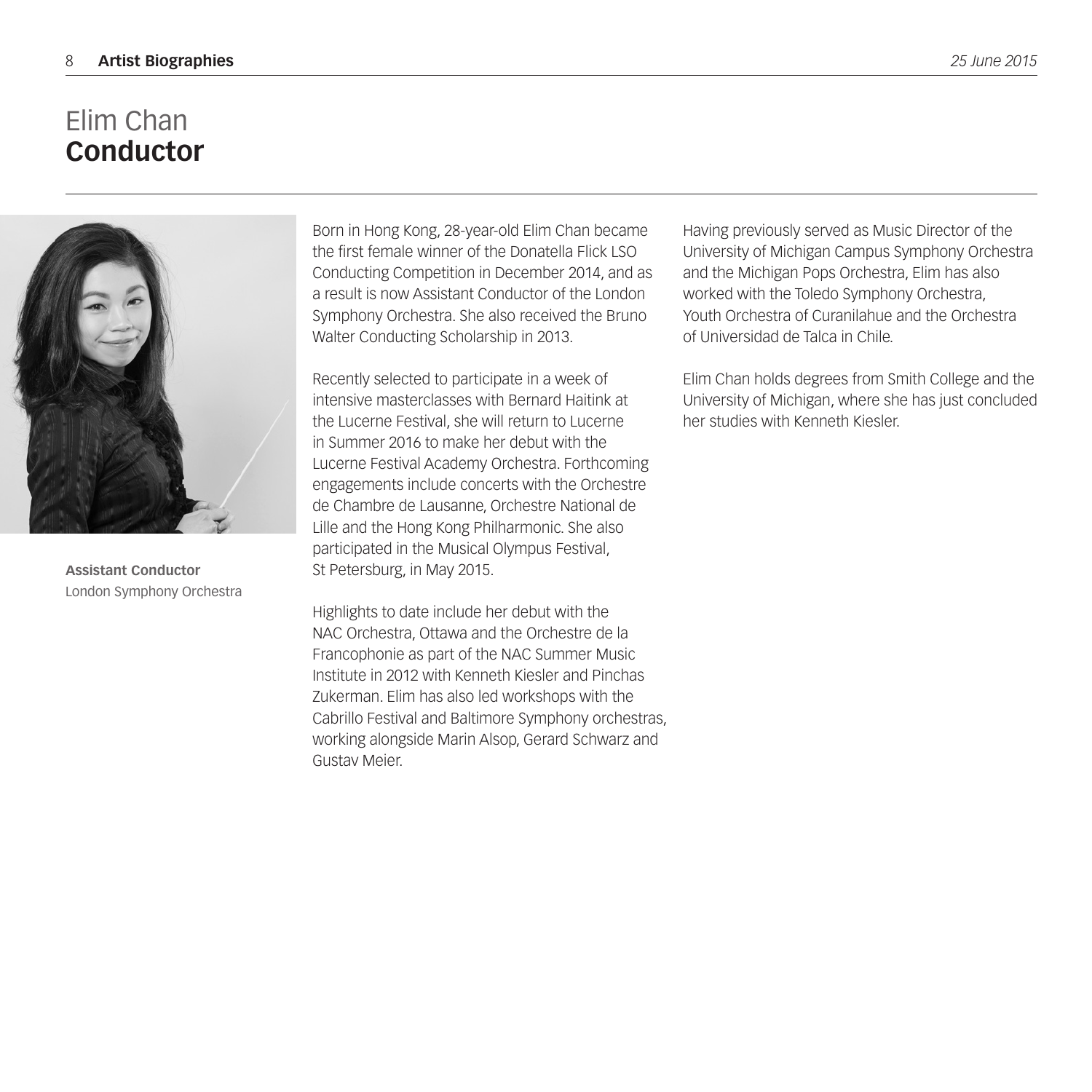## Gordan Nikolitch **Violin**

### Howard Moody **LSO On Track Next Generation Director**



Gordan Nikolitch was born in 1968 and began learning the violin at the age of seven. He studied with the violinist and conductor Jean-Jacques Kantorow at the Basle Music Academy, obtaining his teaching diploma in 1987 and his diploma in solo violin studies in 1990. During this period he developed his interest in Baroque and contemporary music, and worked closely with composers Witold Lutosławski and György Kurtág.

In 1990 he was appointed Leader

of the Chamber Orchestra of the Auvergne. He appeared frequently with this orchestra as a soloist and as a conductor. In 1997 Gordan Nikolitch was appointed Leader of the Lausanne Chamber Orchestra, relinquishing this post in 1998 to become Leader of the London Symphony Orchestra. In 1999 he also became Leader of the Chamber Orchestra of Europe.

Gordan Nikolitch has won many international prizes, and has performed regularly as a soloist with the Orchestre de la Suisse Romande, the Basle Radio Symphony Orchestra and the Combattimento Consort, Amsterdam. He is a distinguished chamber musician, having appeared with many renowned ensembles and with his own trio.

In October 2006 he was appointed Principal Guest Director of Manchester Camerata. He has recorded extensively for the Olympia, Lyrinx and Cyrius labels, exploring the rarer violin repertoire.

Gordan Nikolitch plays a violin made by Lorenzo Storoni, dating from 1776.



Howard Moody works in many different styles of music as a composer, conductor and keyboard player. *Deeds Not Words* is his seventh commission from the LSO. Other recent commissions include *Sindbad – A Journey Through Living Flames*  for La Monnaie (2014) and *In The Hand of God* for the Southern Cathedrals Festival (2015). He is also in the planning stage for a third opera for Brussels Opera. Other commissions include works for the Scottish Chamber Orchestra, Paco Peña, Jack de

Johnette, the Anvil, Salisbury International Arts Festival and English National Opera.

Howard is Artistic Director of La Folia, a music production company dedicated to creating new music and innovative projects. He has also conducted many of the leading groups throughout the UK and Europe, including the London Symphony Orchestra, BBC Orchestras, Scottish Chamber Orchestra, Royal Liverpool Philharmonic Orchestra, Ulster Orchestra, London Mozart Players, Bournemouth Orchestras, Hallé, Orchestra delle Toscana, Wrocław Philharmonic, Icelandic Opera, Days Bay Opera New Zealand, Glyndebourne, Opera Factory, Schola Cantorum of Oxford, Netherlands Radio Chorus, Romanian State Chorus and Salisbury Festival Chorus.

He has recorded for ECM, Chandos, SDG and the BBC, and as a keyboard player crosses the worlds of both classical and improvised music. He is a principal keyboard player for the English Baroque Soloists and the Orchestra of St John's. Recent duo collaborations include performances with Mark Padmore, Ken Aiso, Piers Adams and Nigel Shore. He also works extensively with the legendary saxophone player John Surman, with whom he has played at many major international jazz festivals.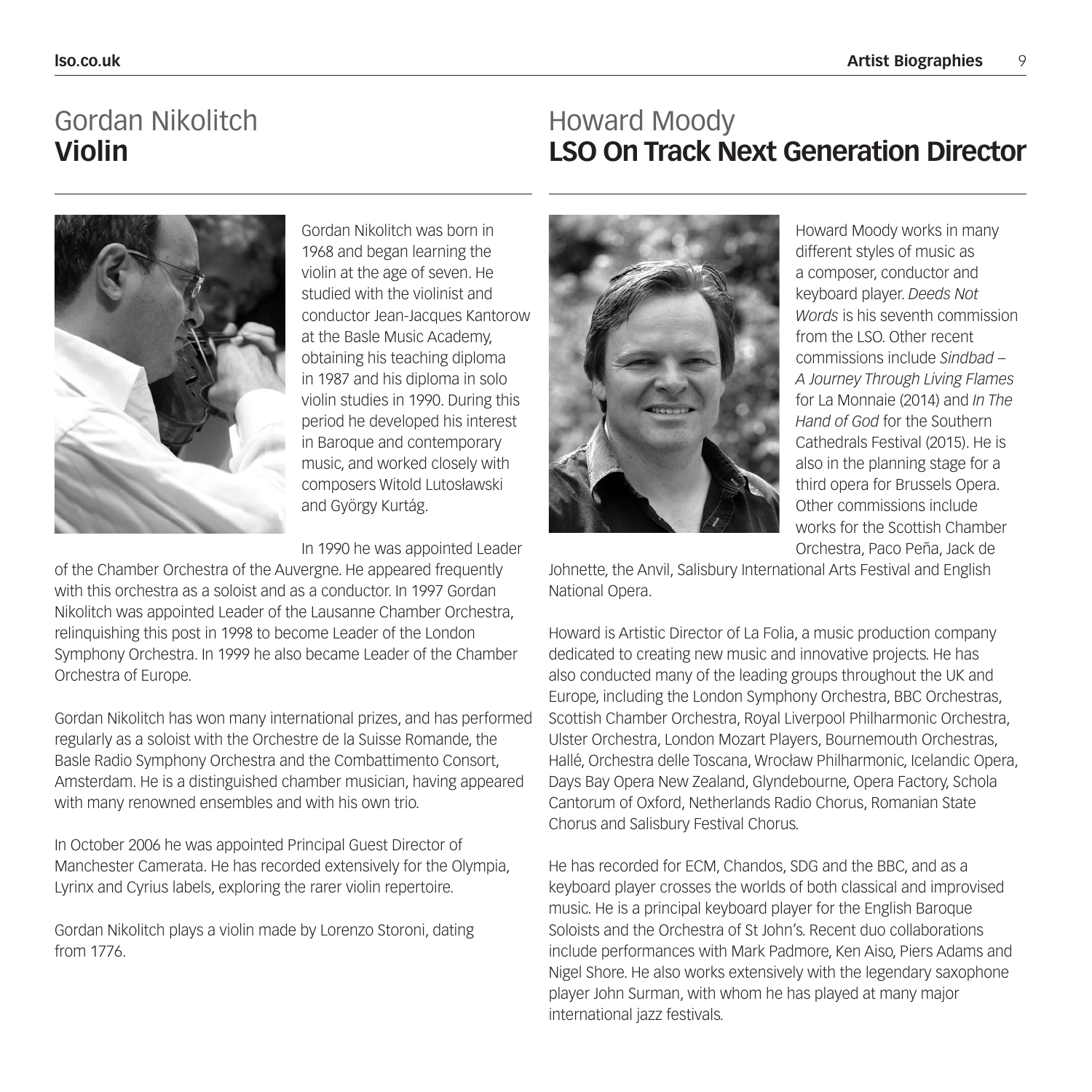## LSO On Track **Introduction**

Over the past 25 years LSO Discovery has formed strategic partnerships with schools, music services, community centres and conservatoires to provide a range of participatory projects for people of all ages and experience to create their own music alongside LSO musicians. The 2012 National Plan for Music Education outlines the importance of providing a combination of classroom teaching, instrumental tuition, singing, opportunities to play in ensembles, and the chance to learn from professionals. It is this combination of provision that the LSO believes is central to a strong music education.

In 2007 an extensive research and development phase enabled the LSO to look to the future and assess the potential to build a major partnership with the Local Authority Music Services in ten East London boroughs, to enhance music education provision as part of London 2012 and beyond. As a result of this, LSO On Track was launched in 2008 and provides a platform for thousands of young musicians from across East London, from a wide range of backgrounds, from absolute beginners to professionals.

Summer 2012 was a significant moment for LSO On Track: 80 young musicians were invited to play side-by-side with LSO players as part of the Opening Ceremony of the London 2012 Olympic Games. Performing Elgar's 'Nimrod' from the *Enigma Variations*, it is impossible to put into words what this opportunity meant to these musicians, and how important it was to share the creativity of these talented young musicians from across East London with the world.

LSO On Track continues to go from strength to strength as it enters its eighth year, building on existing partnerships while constantly striving to engage with the broadest range of musical communities that London has to offer.

*The LSO would like to thank its Music Service partners: Barking & Dagenham Community Music Services; Bird College Bexley Music Education Hub; Royal Greenwich Music Hub; Hackney Music Service; Havering Music School; Lewisham Music Hub; Newham Music Trust; Redbridge Music Service; Tower Hamlets Arts and Music Education Service (THAMES); and Waltham Forest Music Service.*

## LSO On Track Next Generation **On stage**

LSO On Track Next Generation is designed to give structured guidance, inspiration, creative tools and technical skills to its participants, building on their talent to help them develop as rounded musicians and leaders. These young musicians have been nominated by their local music service for showing exceptional creative potential to work alongside composer Howard Moody and LSO members in workshops, developing key skills contributing to their general musicianship. The focus of Next Generation is on precision of sound, articulation of ideas and leadership, allowing these young musicians to develop in areas where they did not know they had strengths. Combining fluid exchange of ideas, technical guidance and focused workshop sessions with LSO players, Next Generation creates an environment in which it is safe to take risks.

Through group improvisation sessions over spring and summer, the young people, working with LSO players, generate huge amounts of material which they carefully edit down to become pieces ready to present to an audience. Alongside this process, Howard Moody re-works their ideas into written sections for full orchestra, achieving a unique mix of written and devised material within one complete piece.

#### VIOLINS

Yasmin Maria Antoniou Charlie Bournes Jonathan Belay Estelle Gonzalez Miranda Gray- Aragoneses Ella Henry

Chloe Lim Kai Ogden Peter Scott Emily Jackson Emma Vanstraelen

CELLOS Louis Henry Arunima Lall Chinedu Ofoegbu

### Michael Stevens DOUBLE BASS

Abigail Ogunjuyigbe

#### FLUTES Chloe Bailes Katie Bartels

Emma Whitelegg

Triveni Lall OBOES

Holly Jackson

CLARINETS Seve Chuquivala-Jose Lola Grieve Sophie Lim Jessica Mead Matthew Morley

**SAXOPHONES** 

Gabriel Jones Lucy Summers

#### BASSOONS

Bevlyn Anyaoku-Clough Cian Gough Jamie Widdop Julia Willers

#### **HORNS**

Harry Addison Lucy Dunn Max Hannon Thomas Pinnell

#### TRUMPETS

Danny Arovo Oliver Eadie-Catling Joe Linton Wesley Quadros Rebecca Stowe Ben Widdop

#### **TROMBONES**

Tobias Dunlea William Morley Hannah Onasanya

TUBA Robert Whitelegg

#### PERCUSSION

Aidan Hammond Keenan Ngo Che Molina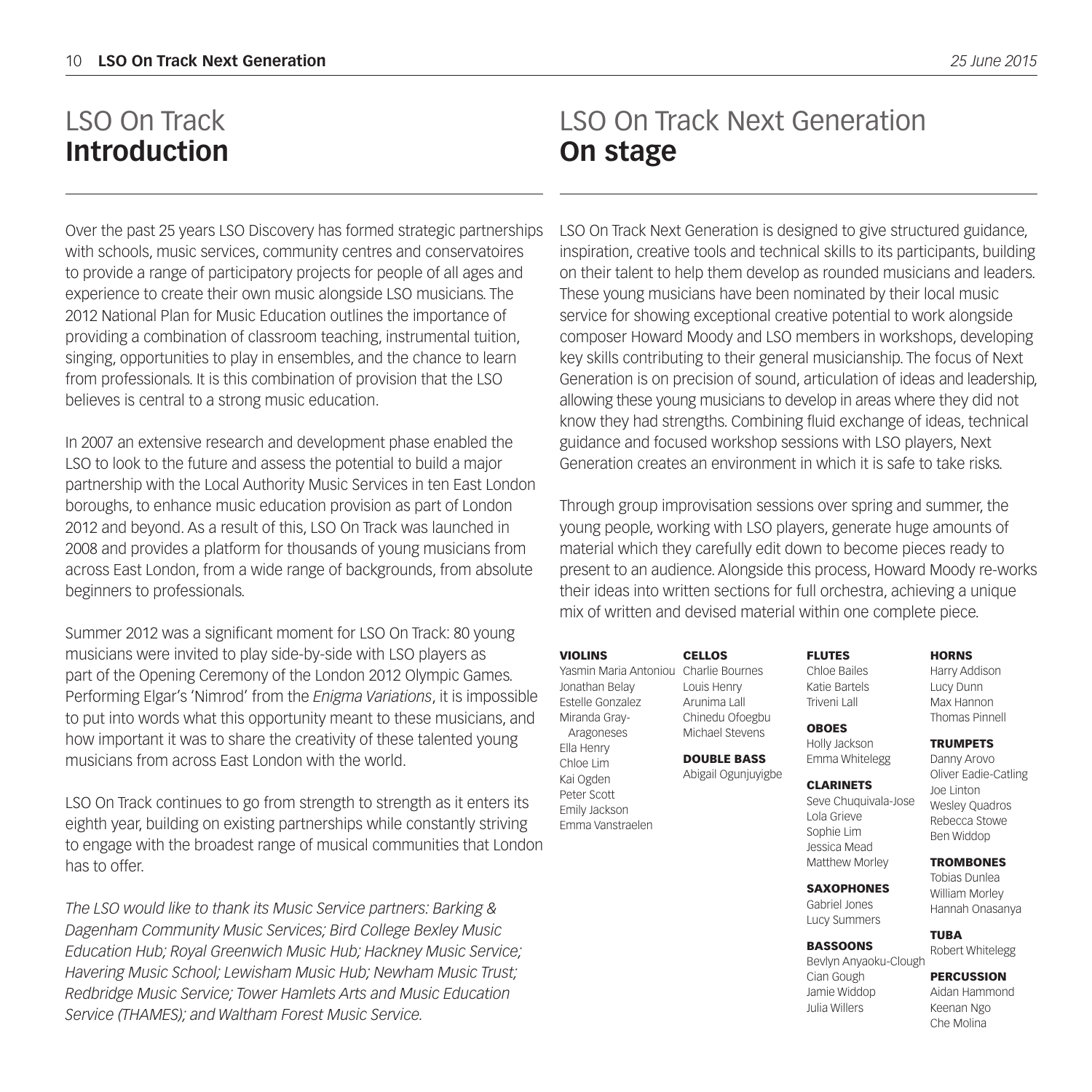### LSO On Track CPD for Primary Teachers **On stage**

LSO On Track Continuing Professional Development for Primary Teachers aims to develop confidence and strategies for using music in the classroom, focusing on a creative approach to music-making.

Led by LSO Animateur Rachel Leach and LSO musicians, activities aim to give teachers instantly applicable practical ideas to use in the classroom with their pupils, including those in special education.

During any given CPD workshop we aim to help participants gain confidence both in teaching music and in using their own personal creative skills, learn warm up and other musical exercises appropriate for different musical and classroom situations, play with other teachers in an ensemble, use music leadership and conducting techniques, or learn the skills they need to allow them to make compositions with their classes.

Composing as a class encourages young people to use musical skills such as improvisation, ensemble, listening and performing, and life skills such as leadership, decision-making and negotiation, without even realising they are doing it. Giving teachers the confidence and tools to facilitate composition in the classroom, whether they consider themselves to be musically confident or not, enables more young people to benefit from this kind of creative work in a more sustainable way.

This work also provides access to classical music in a hands-on way, with young people taking musical ideas from existing pieces, playing with them and structuring them, just like the original composer of the work did. This ability to decode a piece of classical music to be re-composed by a class is the key to the approach the LSO hopes to pass on to teachers.

|    | <b>GREENLEAF</b>                     | <b>HUNTER'S HALL</b>  | <b>PLUMCROFT</b>                            |
|----|--------------------------------------|-----------------------|---------------------------------------------|
|    | <b>PRIMARY SCHOOL</b>                | <b>PRIMARY SCHOOL</b> | <b>PRIMARY SCHOOL</b>                       |
|    | Ruth Keane Teacher                   |                       | Loveday Smith Teacher Helen Goodman Teacher |
|    | Haider Ali                           | Irene Amoh            | Ali Abdule                                  |
|    | Ritchie Amadi                        | Benny Asante          | Oliion Aliiai                               |
|    | Mehwish Bashir                       | I ennon Aviss         | Raamiah Appiah Maxwell                      |
|    | Emese Bodi                           | Ryan Bayly            | Muhammed Asare                              |
|    | Wen-Jing Chen                        | Arundeep Bhamra       | Jesse Babo                                  |
|    | Ibrahim Goplani                      | Apurva Bhattacharyya  | Eeishuarr Ryu Briah                         |
|    | Vivan Hassen                         | Isobel Day            | Kadija Cabdi                                |
|    | Vishani Ilanganathan                 | Georgia Dearing       | Rayn Chege                                  |
|    | Joshua Johnson                       | Harrison Devine       | Abigale Clark                               |
|    | Salfeiya Navaratnam                  | Jamie Fox             | Flisei Dumitru                              |
|    | Raheel Nojeeb                        | Nicole Halsev         | Tarrvn Earle                                |
|    | Zakariya Peerbacos                   | Sumaia Islam          | Ahmed Hassan                                |
| Ś. | Mirae Roberts                        | Danny Jackson         | Abigail Jefferies                           |
|    | Amerie Romero                        | Kayleigh Jeffs        | Dedan Kader                                 |
|    | Adela Schreuder                      | Camran Jones          | Manisha Kalia                               |
|    | Pirasanth Selevaratnam Kaitlyn Kirby |                       | Morgan Linehan                              |
|    | Sophia Sephton                       | Mabinty Koroma        | Rhema Mananga                               |
|    | Henrikas Sereika                     | Melisssa Lloyd        | Aisha Muridi                                |
|    | Wafa Shah                            | George Mukendi        | Muayad Muridi                               |
|    | Mohammed Ali Shakoor Mimi Ndiaa      |                       | Dylan Oates                                 |
|    | Stanlev Shaw                         | Kudus Onayiga         | <b>Billy Rowan Carter</b>                   |
|    | Roxana Stancu                        | Frankie Smith         | Brendan Shujah                              |
|    | Amber Terry O'Neill                  | Jamie Stacey          | <b>Eden Ssensula</b>                        |
| ë  | Thirushan Tharmathas                 | Mackenzie Tang        | Matthew Stewart                             |
|    | Sarujan Thavarajah                   | Jessica Tilley        | Szinta Torok                                |
|    | Janaath Vijithavarnan                | Nyah Williams-Kigozi  |                                             |
|    |                                      | Homaira Zamar         |                                             |
|    |                                      |                       |                                             |